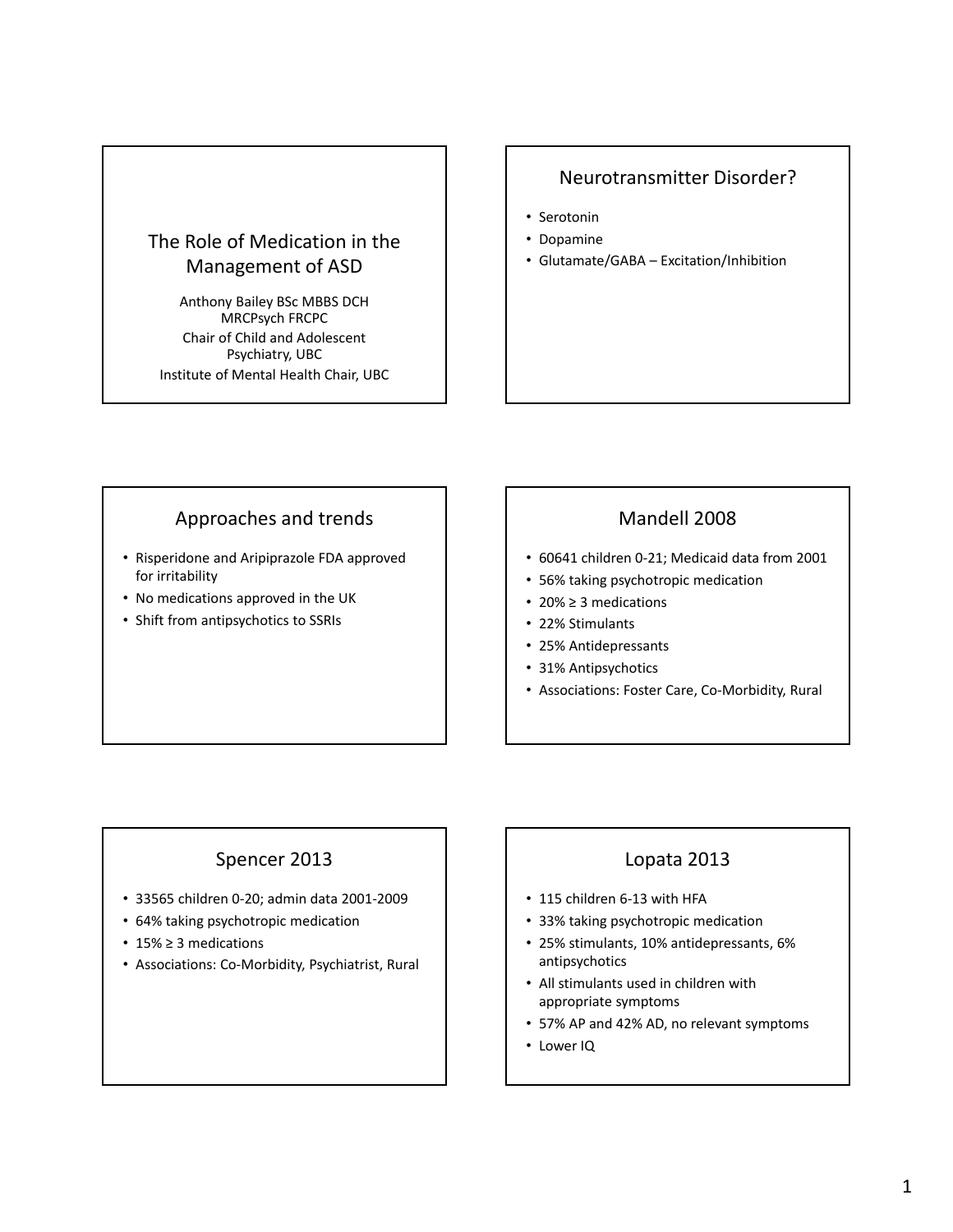### Downs 2016

- 3482 children 2‐17; mental health 2008‐13
- 10% Antipsychotic
- Associations: psychosis, tics, depression, OCD, hyperkinesis, age, aggression, self injury

#### Dalsgaard 2013

- 852,711 children 1990‐2001; registers
- Methylphenidate, Dexamphetamine, Atomoxetine
- 16% ASD, 61% ADHD
- 2003‐2010 prescribing to 6‐13 year olds with ASD increased 4.7 fold

### Recurring themes

- Trials of drugs for ASD symptoms often exclude children with psychiatric co‐morbidity
- Adults respond better than youth (and have fewer side effects)
- Usually 12 week duration
- Impulsivity, psychosocial functioning, irritability
- Increased rate of side effects (weight gain)
- RUPP, SOFIA,

#### ADHD

- Methylphenidate, Dexamphetamine, Atomoxetine
- Rates of response lower than in ADHD alone
- Rates of adverse events higher
- May increase anxiety
- Start low and go slow
- Good protocols for recording symptoms and side effects
- Still need help with executive function

#### Anxiety

- Change the environment
- Relaxation techniques
- CBT
- Benzodiazepines still being prescribed in adults
- SSRIs mainstay of phamacological treatment
- More effective in adults than youth
- Fewer side effects in adults
- Different side effect profiles
- Escitalopram most potent

### Depression

- Reduce environmental stressors
- Life plan
- SSRIs
- Tricyclic antidepressants
- MAOIs